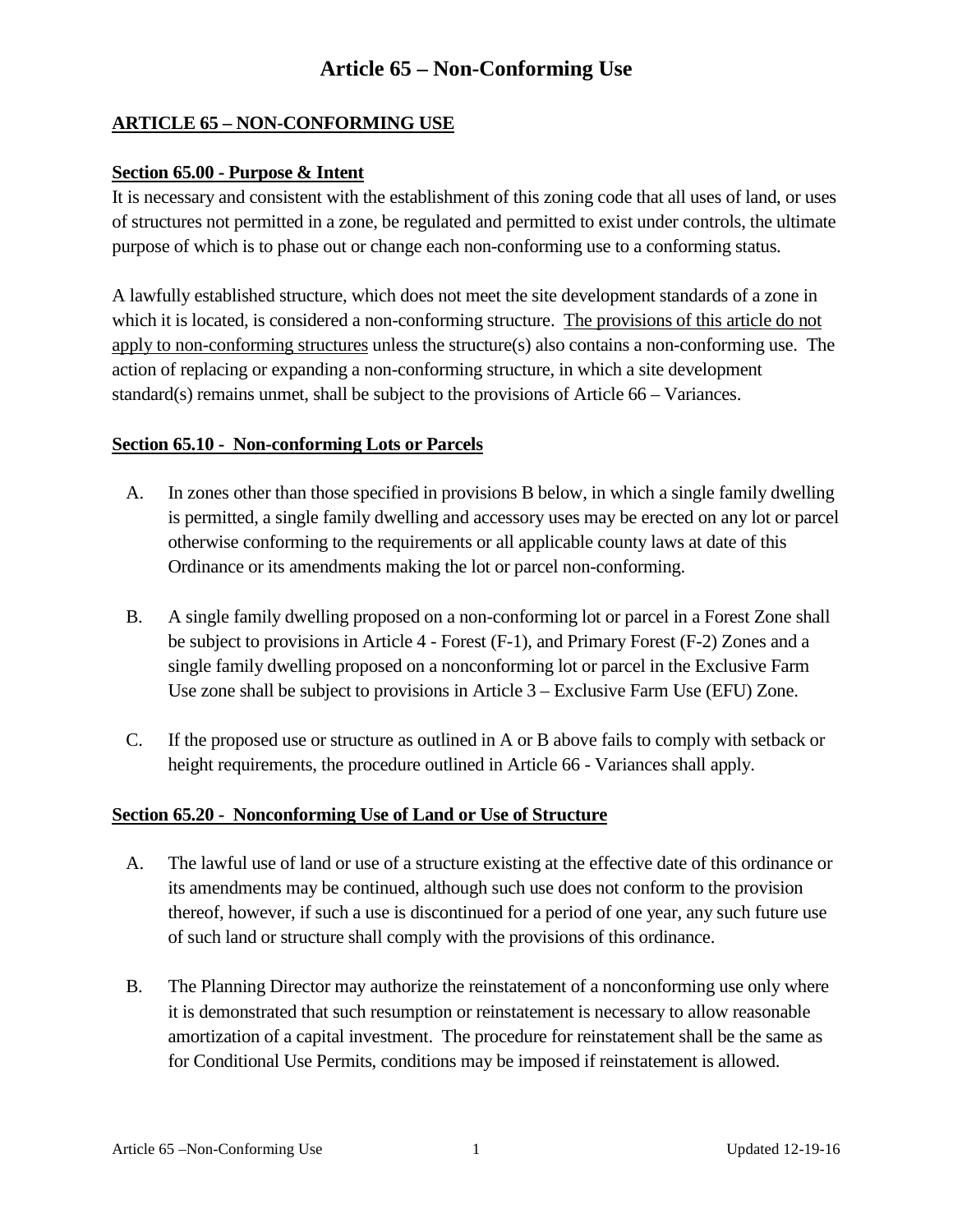- C. In addition to and not in lieu of the authority in ORS 215 to continue, alter, restore or replace a use that has been disallowed by the enactment or amendment of a zoning ordinance or regulation, a public or private school that has been disallowed because it does not primarily serve the residents of the rural area in which the school is located, including all buildings essential to the operation of a school is located, including buildings essential to the operation of a school may be expanded if:
	- 1. The use was established on or before January 1, 2009; and
	- 2. The expansion occurs on either the tax lot on which the use was established on or before January 1, 2009 or on a tax lot that is contiguous to that tax lot and which was owned by the applicant on January [1](#page-1-0), 2009.<sup>1</sup>

# **Section 65.30 – Maintenance, Expansion or Replacement of a Nonconforming Use of Land or Structure**

- A. The maintenance, or replacement in kind of a nonconforming use of land, or a nonconforming use of a structure is permitted. In kind replacement is considered to be in the same footprint and to the same or lesser extent as the existing use.
- B. The Planning Director may authorize expansion, or replacement that is not in kind, of a nonconforming use of land, or a nonconforming use of a structure when it is found that such expansion or replacement will have no greater adverse impact on the neighborhood and will meet the site development standards of the zone in which it is located. The Application shall be reviewed under the procedures found in Article 72 (Planning Director's Review Procedure).

## **Section 65.40 – Vested Rights**

- A. Allowance of non-conforming uses and structures applies not only to those in existence but also to those which are in various stages of development when a change in the law no longer allowing the use or structure occurs.
- B. Hood River County desires to clarify the test of whether a vested right has been established. The test of whether a landowner has developed land to the extent that a vested right is acquired is defined in Hood River County by compliance with all of the following:

<span id="page-1-0"></span><sup>&</sup>lt;sup>1</sup> Revised per HB 3099; Ref. File P-09-0240; Effective December 22, 2009

Article 65 – Non-Conforming Use 2 2 Updated 12-19-16